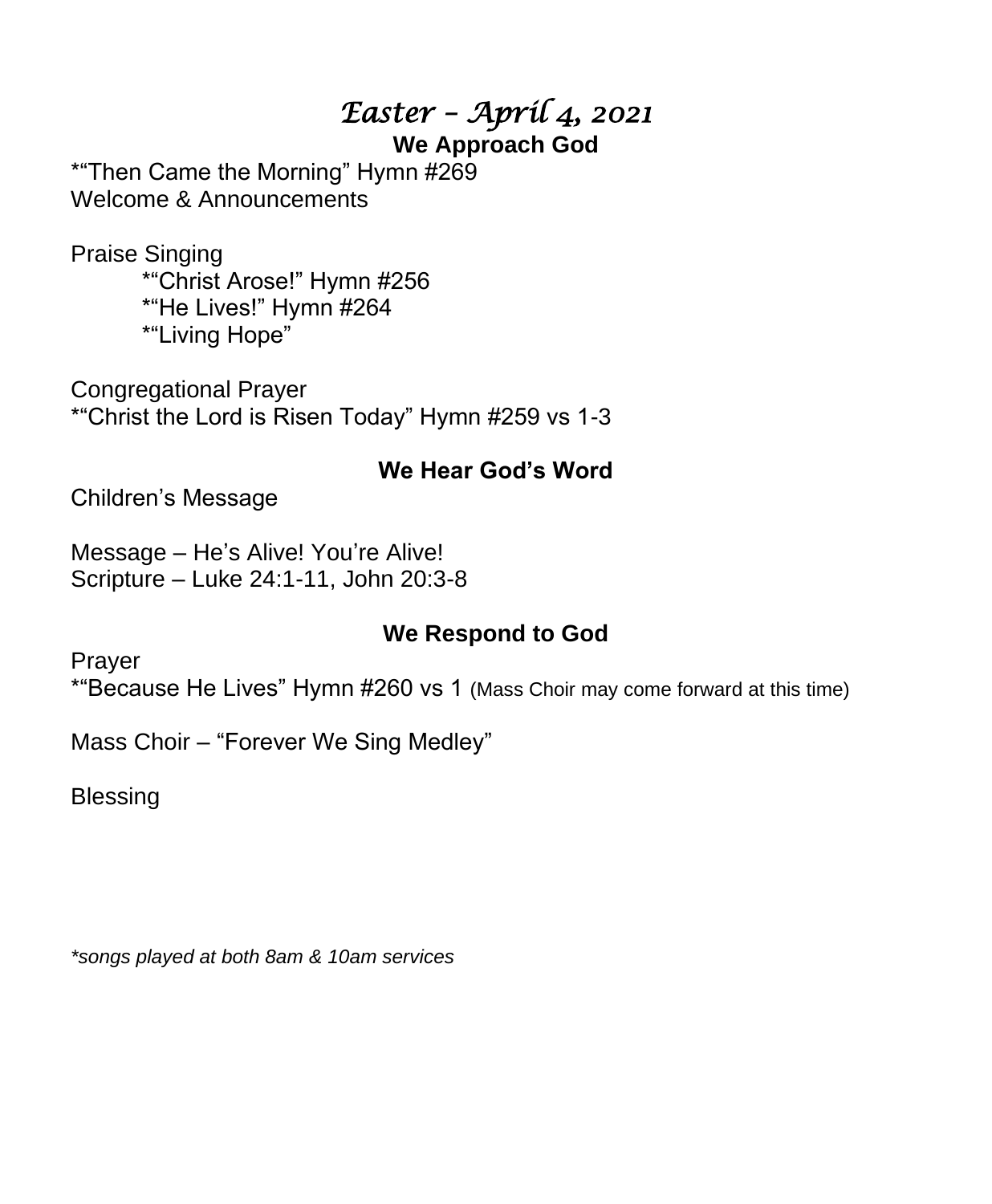### *Sermon Notes*

#### Luke 24:1-11

24 On the first day of the week, very early in the morning, the women took the spices they had prepared and went to the tomb. **<sup>2</sup>** They found the stone rolled away from the tomb, **<sup>3</sup>** but when they entered, they did not find the body of the Lord Jesus. **<sup>4</sup>** While they were wondering about this, suddenly two men in clothes that gleamed like lightning stood beside them. **<sup>5</sup>** In their fright the women bowed down with their faces to the ground, but the men said to them, "Why do you look for the living among the dead? **<sup>6</sup>** He is not here; he has risen! Remember how he told you, while he was still with you in Galilee: **<sup>7</sup>** 'The Son of Man must be delivered over to the hands of sinners, be crucified and on the third day be raised again.' " **<sup>8</sup>** Then they remembered his words. **<sup>9</sup>** When they came back from the tomb, they told all these things to the Eleven and to all the others. **<sup>10</sup>** It was Mary Magdalene, Joanna, Mary the mother of James, and the others with them who told this to the apostles. **<sup>11</sup>** But they did not believe the women, because their words seemed to them like nonsense.

#### John 20:3-8

**<sup>3</sup>** So Peter and the other disciple started for the tomb. **<sup>4</sup>** Both were running, but the other disciple outran Peter and reached the tomb first. **<sup>5</sup>** He bent over and looked in at the strips of linen lying there but did not go in. **<sup>6</sup>** Then Simon Peter came along behind him and went straight into the tomb. He saw the strips of linen lying there, **<sup>7</sup>** as well as the cloth that had been wrapped around Jesus' head. The cloth was still lying in its place, separate from the linen. **<sup>8</sup>** Finally the other disciple, who had reached the tomb first, also went inside. He saw and believed.

\_\_\_\_\_\_\_\_\_\_\_\_\_\_\_\_\_\_\_\_\_\_\_\_\_\_\_\_\_\_\_\_\_\_\_\_\_\_\_\_\_\_\_\_\_\_\_\_\_\_\_\_\_\_\_\_\_\_\_\_\_\_\_\_\_\_\_\_\_\_\_\_\_\_\_\_\_

\_\_\_\_\_\_\_\_\_\_\_\_\_\_\_\_\_\_\_\_\_\_\_\_\_\_\_\_\_\_\_\_\_\_\_\_\_\_\_\_\_\_\_\_\_\_\_\_\_\_\_\_\_\_\_\_\_\_\_\_\_\_\_\_\_\_\_\_\_\_\_\_\_\_\_\_\_

\_\_\_\_\_\_\_\_\_\_\_\_\_\_\_\_\_\_\_\_\_\_\_\_\_\_\_\_\_\_\_\_\_\_\_\_\_\_\_\_\_\_\_\_\_\_\_\_\_\_\_\_\_\_\_\_\_\_\_\_\_\_\_\_\_\_\_\_\_\_\_\_\_\_\_\_\_

\_\_\_\_\_\_\_\_\_\_\_\_\_\_\_\_\_\_\_\_\_\_\_\_\_\_\_\_\_\_\_\_\_\_\_\_\_\_\_\_\_\_\_\_\_\_\_\_\_\_\_\_\_\_\_\_\_\_\_\_\_\_\_\_\_\_\_\_\_\_\_\_\_\_\_\_\_

\_\_\_\_\_\_\_\_\_\_\_\_\_\_\_\_\_\_\_\_\_\_\_\_\_\_\_\_\_\_\_\_\_\_\_\_\_\_\_\_\_\_\_\_\_\_\_\_\_\_\_\_\_\_\_\_\_\_\_\_\_\_\_\_\_\_\_\_\_\_\_\_\_\_\_\_\_

\_\_\_\_\_\_\_\_\_\_\_\_\_\_\_\_\_\_\_\_\_\_\_\_\_\_\_\_\_\_\_\_\_\_\_\_\_\_\_\_\_\_\_\_\_\_\_\_\_\_\_\_\_\_\_\_\_\_\_\_\_\_\_\_\_\_\_\_\_\_\_\_\_\_\_\_\_

\_\_\_\_\_\_\_\_\_\_\_\_\_\_\_\_\_\_\_\_\_\_\_\_\_\_\_\_\_\_\_\_\_\_\_\_\_\_\_\_\_\_\_\_\_\_\_\_\_\_\_\_\_\_\_\_\_\_\_\_\_\_\_\_\_\_\_\_\_\_\_\_\_\_\_\_\_

\_\_\_\_\_\_\_\_\_\_\_\_\_\_\_\_\_\_\_\_\_\_\_\_\_\_\_\_\_\_\_\_\_\_\_\_\_\_\_\_\_\_\_\_\_\_\_\_\_\_\_\_\_\_\_\_\_\_\_\_\_\_\_\_\_\_\_\_\_\_\_\_\_\_\_\_\_

\_\_\_\_\_\_\_\_\_\_\_\_\_\_\_\_\_\_\_\_\_\_\_\_\_\_\_\_\_\_\_\_\_\_\_\_\_\_\_\_\_\_\_\_\_\_\_\_\_\_\_\_\_\_\_\_\_\_\_\_\_\_\_\_\_\_\_\_\_\_\_\_\_\_\_\_\_

\_\_\_\_\_\_\_\_\_\_\_\_\_\_\_\_\_\_\_\_\_\_\_\_\_\_\_\_\_\_\_\_\_\_\_\_\_\_\_\_\_\_\_\_\_\_\_\_\_\_\_\_\_\_\_\_\_\_\_\_\_\_\_\_\_\_\_\_\_\_\_\_\_\_\_\_\_

\_\_\_\_\_\_\_\_\_\_\_\_\_\_\_\_\_\_\_\_\_\_\_\_\_\_\_\_\_\_\_\_\_\_\_\_\_\_\_\_\_\_\_\_\_\_\_\_\_\_\_\_\_\_\_\_\_\_\_\_\_\_\_\_\_\_\_\_\_\_\_\_\_\_\_\_\_

\_\_\_\_\_\_\_\_\_\_\_\_\_\_\_\_\_\_\_\_\_\_\_\_\_\_\_\_\_\_\_\_\_\_\_\_\_\_\_\_\_\_\_\_\_\_\_\_\_\_\_\_\_\_\_\_\_\_\_\_\_\_\_\_\_\_\_\_\_\_\_\_\_\_\_\_\_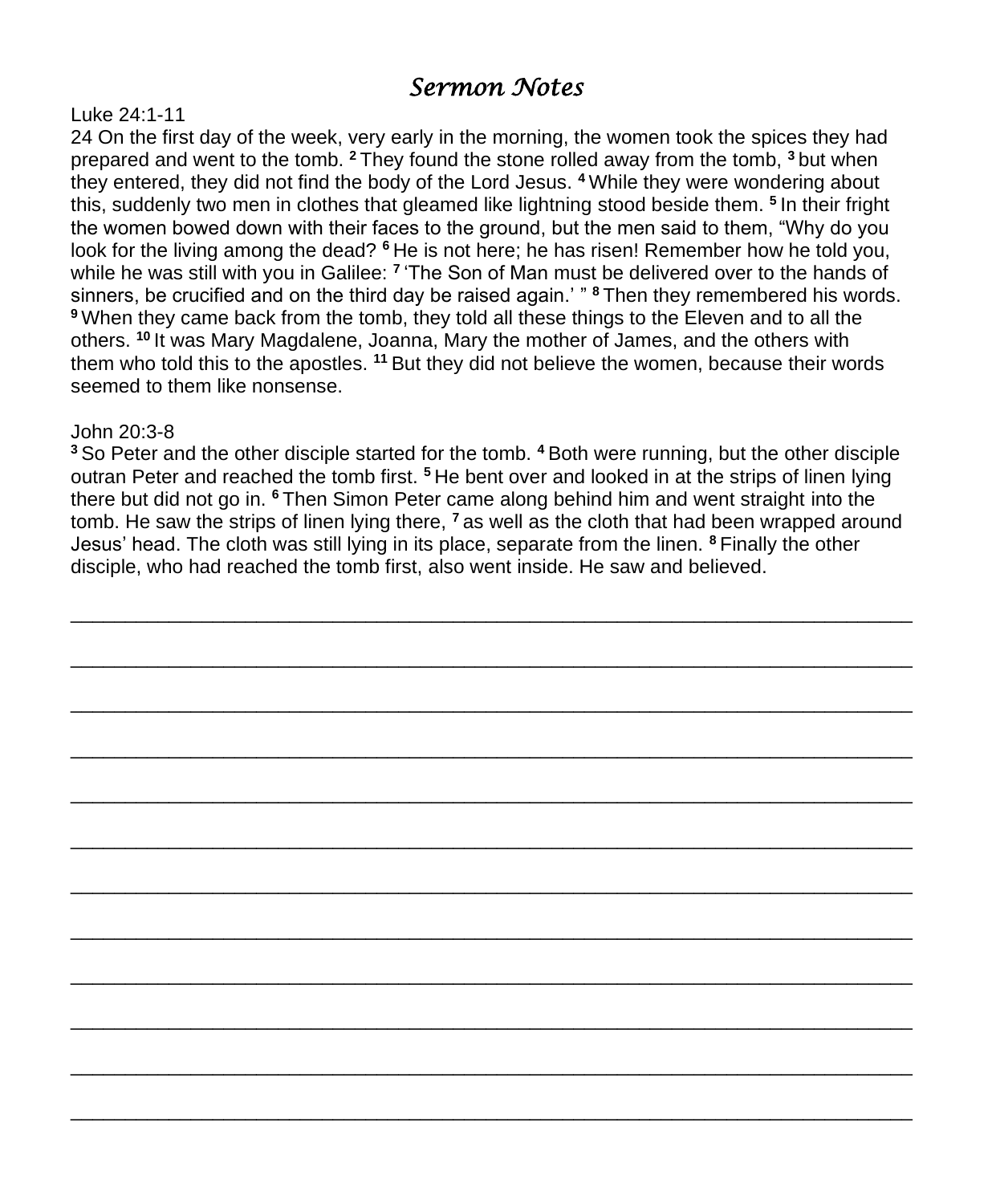# IF:GATHERING 2021

# Women's Conference At Alto Reformed Church

## <u> Friday, April 16th, 2021</u>

530-6pm: Registration/Check In 6-9pm: Worship, Sessions, & Breakouts Speakers: Francis Chan, Lysa TerKeurst, Dr. Arnita Phillips, and others

## <u>Saturday, April 17th, 2021</u>

8-830am: Registration 830am-12pm: Worship, Sessions, & Breakouts Speakers: David Platt, Mike Todd, Jennie Allen, Christine Caine, and others

Register here: <u> https://altoreformedchurch.breezechms.com/form/e5ac2a</u>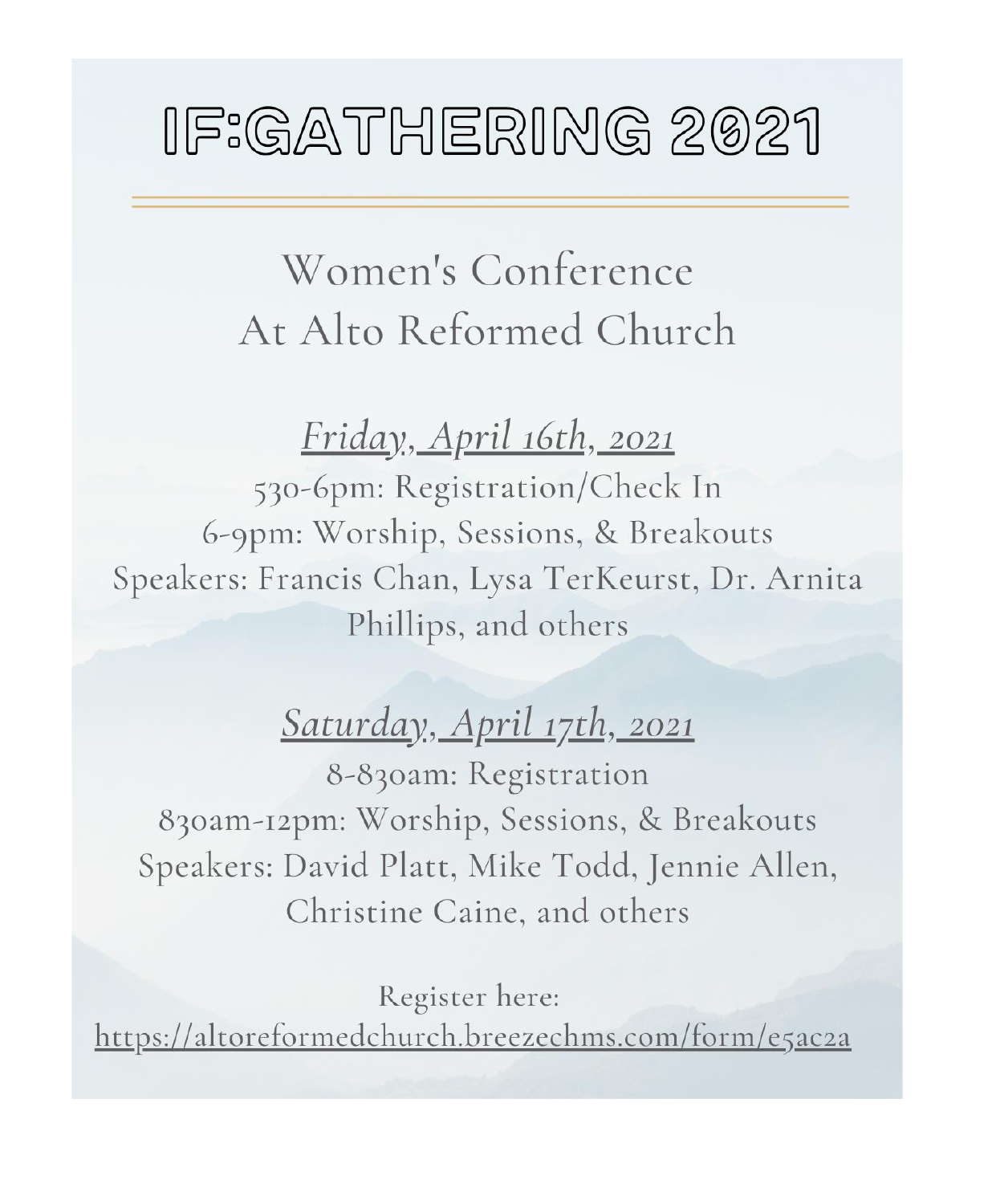| <b>Upcoming Events</b> |  |
|------------------------|--|
|------------------------|--|

| Apr 4            | 8:00am – Easter, Pastor Doug                                             |
|------------------|--------------------------------------------------------------------------|
|                  | 10:00am - Easter, Pastor Doug, Mass Choir                                |
| Apr <sub>5</sub> | 7:00pm - Youth Bible Study                                               |
| Apr <sub>6</sub> | 8:00am - Prayer Meeting                                                  |
|                  | 6:30pm – Women's Bible Study – "Book of Joshua"                          |
|                  | 7:00pm – Elder Meeting – If you are interested in membership or baptism, |
|                  | please contact Pastor Kevin.                                             |
| Apr <sub>7</sub> | 9:30am – Golden Lifers                                                   |
|                  | 6:00pm - Sonshine Singers                                                |
|                  | 6:30pm - Bible Class                                                     |
|                  | 7:30pm - Bible Study - "Galatians", High School Youth Group              |
| <b>Apr 11</b>    | 8:00am - Pastor Kevin                                                    |
|                  | 9:00am - Sunday School, Hospitality Team Meeting, Outreach Team Meeting  |
|                  | 10:00am - Pastor Kevin, Jr Choir                                         |
|                  | 5:30pm - Jr Praise Band                                                  |
|                  | 6:00pm - Jr Choir                                                        |
|                  | 6:30pm - Middle School Youth Group Bridge Dinner                         |
|                  |                                                                          |

### *Youth News*

**Middle School** – No meeting tonight! Celebrate the joy of our Savior with your families!

**Monday Nights for 8th grade and High school** starts back up tomorrow night with Season 2: Episode 1 of The Chosen! See you at 7!

**High School** – On Wednesday we're working through the overarching story of the Bible - you'll get a chance to practice telling it too so that you can share with others! See you at 7:30!

### *Opportunities to Get Involved*

Living in Babylon - Pastor Kevin will be starting a new sermon series on April 11<sup>th</sup> titled Living in Babylon: How to thrive in an anti-Christian culture. Along with this sermon series he will host a book discussion group on the book "We Will Not Be Silenced". This book addresses how to respond with courage to our culture's assault on Christianity. This discussion group will meet on Sundays at 6:30pm April 18<sup>th</sup> – May 2<sup>nd</sup>. To purchase a book for \$10, please sign up at the Information Center. You may also borrow it from a digital library or purchase the ebook yourself.

**Mission Circle Guest Night –** Join the Mission Circle on April 13<sup>th</sup> at 6:30pm in the church basement for a potluck. Bring a dish to pass (table service and dessert will be provided). The speakers will be, Marty & Lora Huizenga, sharing about their work with CCCD in Jamaica. Everyone is invited to attend! If you'd prefer to skip the meal and just listen to Marty & Lora, please arrive around 7:15pm.